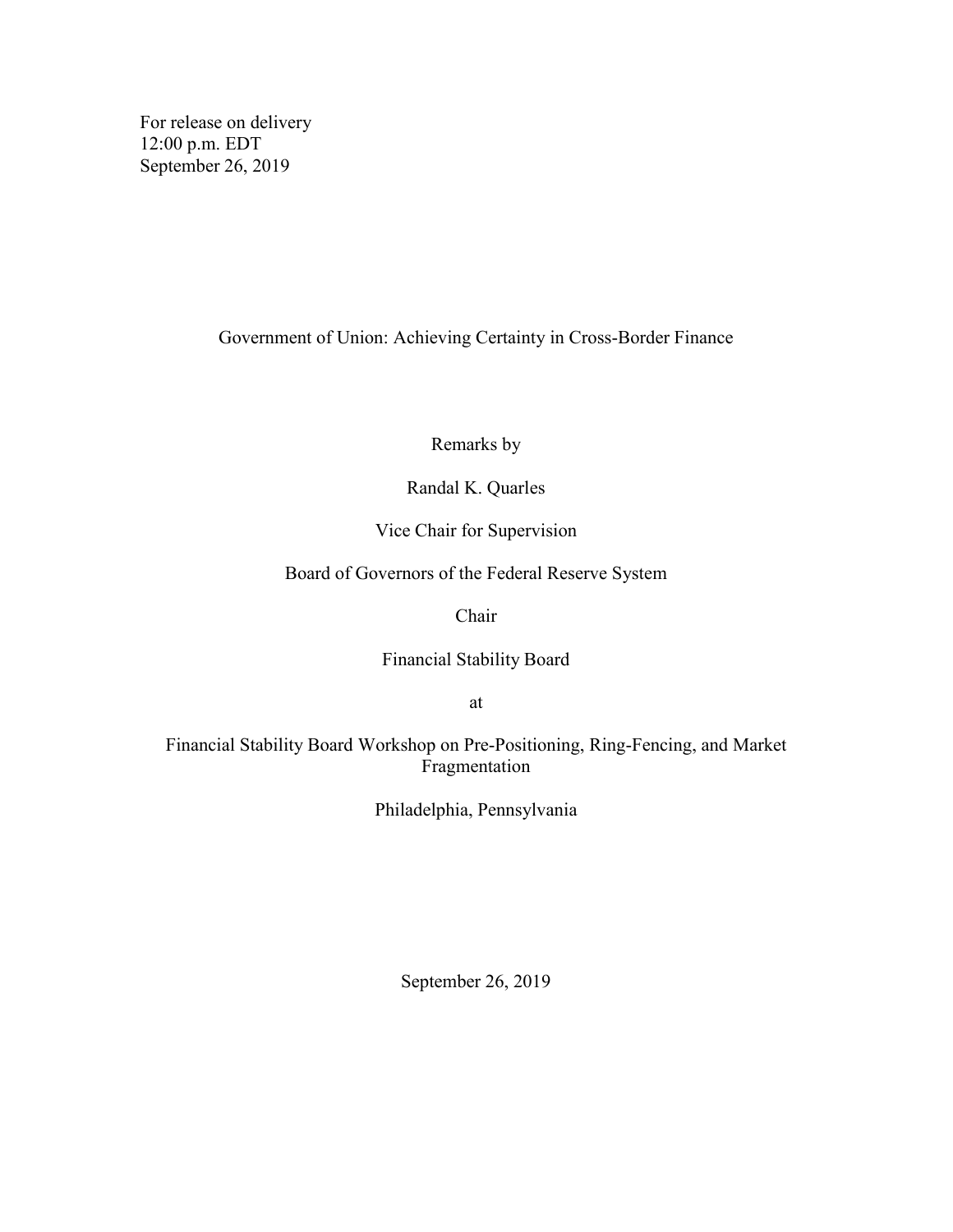Regulatory and supervisory colleagues, members of the Financial Stability Board's (FSB) Resolution Steering Group (ReSG) and Standing Committee on Supervisory and Regulatory Cooperation (SRC), representatives from academia, and the private sector: Thank you for being here, and for taking part in today's workshop on prepositioning, ring-fencing, and market fragmentation. I particularly want to thank Ryozo Himino, our new SRC chair, for his leadership in highlighting these issues; his remarks and efforts around market fragmentation are especially timely, as we begin the difficult task of examining the post-crisis reforms. I also want to recognize and thank Sir Jon Cunliffe, for proposing a workshop where we can explore these issues together; as he recently said, quoting Ben Franklin, "we must all hang together, or most assuredly, we shall all hang separately."<sup>[1](#page-1-0)</sup> Finally, I want to thank the leadership and staff of the Federal Reserve Bank of Philadelphia, for not just accommodating us, but making us feel welcome in the nation's first capital.<sup>[2](#page-1-1)</sup>

The Philadelphia Fed is three blocks north, and another three west, from the birthplace of American central banking. That birthplace is not the site of the First or Second Banks of the United States, whose neoclassical headquarters are still standing and open to the public.[3](#page-1-2) Instead, the first national bank sat just west of North 3rd Street and Chestnut: the Bank of North America.<sup>[4](#page-1-3)</sup>

<span id="page-1-2"></span>[https://www.senate.gov/reference/reference\\_item/Nine\\_Capitals\\_of\\_the\\_United\\_States.htm.](https://www.senate.gov/reference/reference_item/Nine_Capitals_of_the_United_States.htm) <sup>3</sup> National Park Service, "First Bank of the United States" (October 18, 2016), [https://www.nps.gov/inde/learn/historyculture/places-firstbank.htm;](https://www.nps.gov/inde/learn/historyculture/places-firstbank.htm) National Park Service, "Second Bank" of the United States" (April 12, 2017)[, https://www.nps.gov/inde/learn/historyculture/places](https://www.nps.gov/inde/learn/historyculture/places-secondbank.htm)[secondbank.htm.](https://www.nps.gov/inde/learn/historyculture/places-secondbank.htm)

<span id="page-1-4"></span><sup>&</sup>lt;sup>1</sup> John Bartlett, *Familiar Quotations* (10<sup>th</sup> ed., 1919), [https://www.bartleby.com/100/245.21.html.](https://www.bartleby.com/100/245.21.html)

<span id="page-1-1"></span><span id="page-1-0"></span><sup>2</sup> U.S. Senate, "The Nine Capitals of the United States" (citing Robert Fortenbaugh, *The Nine Capitals of the United States* (1948), at 9),

<span id="page-1-3"></span><sup>4</sup> Library of Congress, "Bank of North America, 305-307 Chestnut Street, Philadelphia, Philadelphia County, PA" (documentation compiled after 1933), [https://www.loc.gov/item/pa1098/.](https://www.loc.gov/item/pa1098/)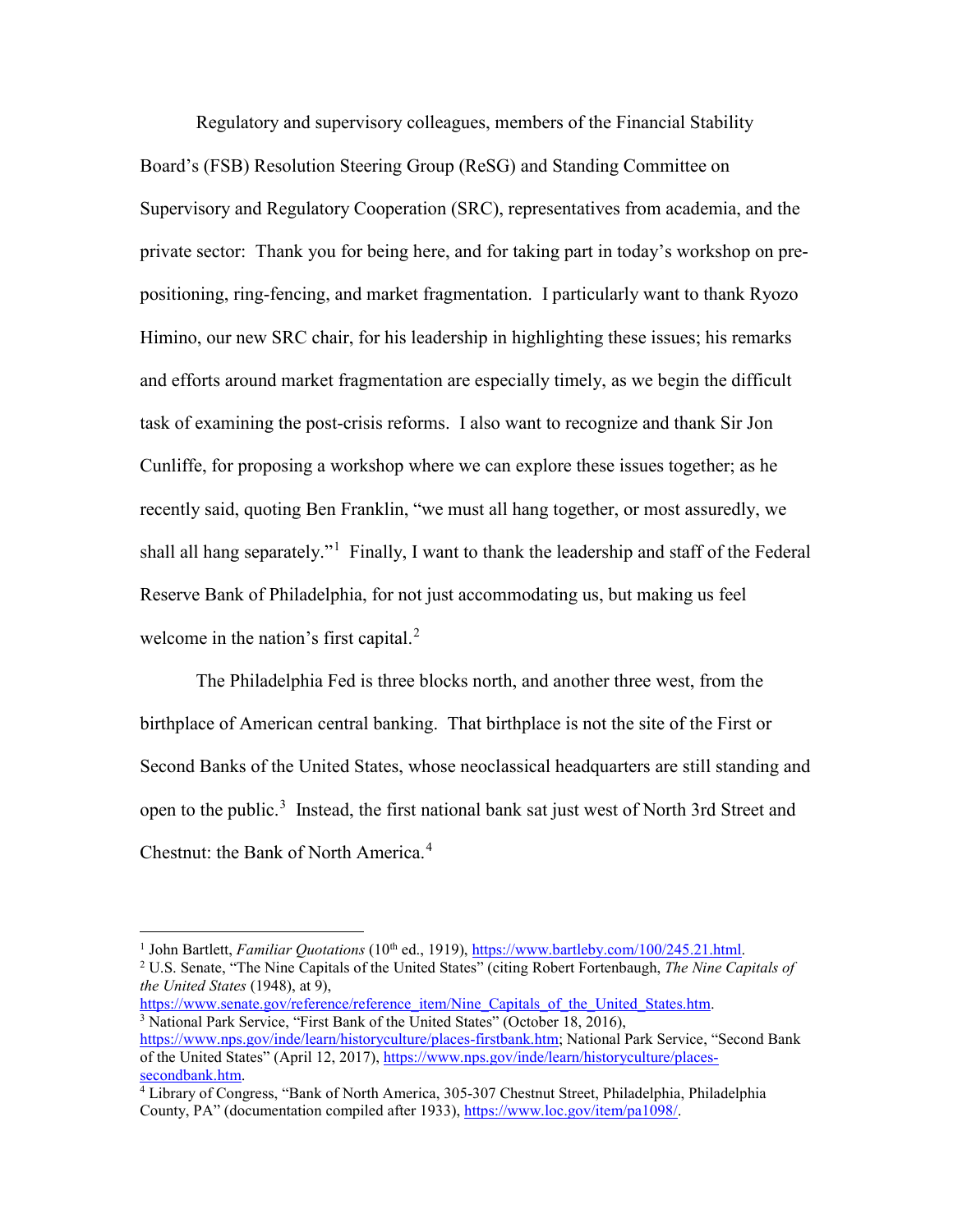<span id="page-2-2"></span><span id="page-2-1"></span>Its charter came from a new nation on the verge of bankruptcy.<sup>[5](#page-2-0)</sup> Six years of war had drained an already-short supply of domestic specie, a necessity for international trade. So little specie remained in the treasury that the "continentals," used to finance the war, had depreciated to about two cents on the dollar. The United States lacked a common, sound currency to settle its debts, and without federal authority to levy taxes, it lacked a ready path back to solvency. (Another Franklin quote applies: "Glass, China, and Reputation, are easily crack'd, and never well mended."<sup>[6](#page-2-1)</sup>)

In desperation, the Founding Fathers made a successful Philadelphia merchant, Robert Morris, their new superintendent of finance. Drawing on a plan from Alexander Hamilton, Morris proposed a new institution, with the power to issue notes backed by \$400,000 in private capital. When it could muster only a fraction of that in subscriptions, the country turned overseas. A substantial loan in French bullion financed the new bank and saved the republic from collapse. America could declare independence, but she could not secure it without credit from abroad.

That lesson was both hard earned and short-lived. Four years later, a new Pennsylvania legislature claimed that dividends to foreign creditors were draining muchneeded specie from America's shores. James Wilson, Pennsylvania's representative to the Continental Congress, wrote an impassioned legal and political defense of the bank, emphasizing its role in international commerce. He quoted Sir James Steuart, one of the world's first economists, calling banking "that branch of credit which best deserves the

<span id="page-2-0"></span> <sup>5</sup> This account is derived from Edward S. Kaplan, *The Bank of the United States and the American Economy* (1999), at 3-10, and from Janet Wilson, "The Bank of North America and Pennsylvania Politics: 1781-1787," 66(1) *Penn. Magazine of History and Biography* 3 (Jan. 1942), [http://www.jstor.org/stable/20087443.](http://www.jstor.org/stable/20087443)

<sup>6</sup> Benjamin Franklin, *Poor Richard's Almanack* (1732), 160.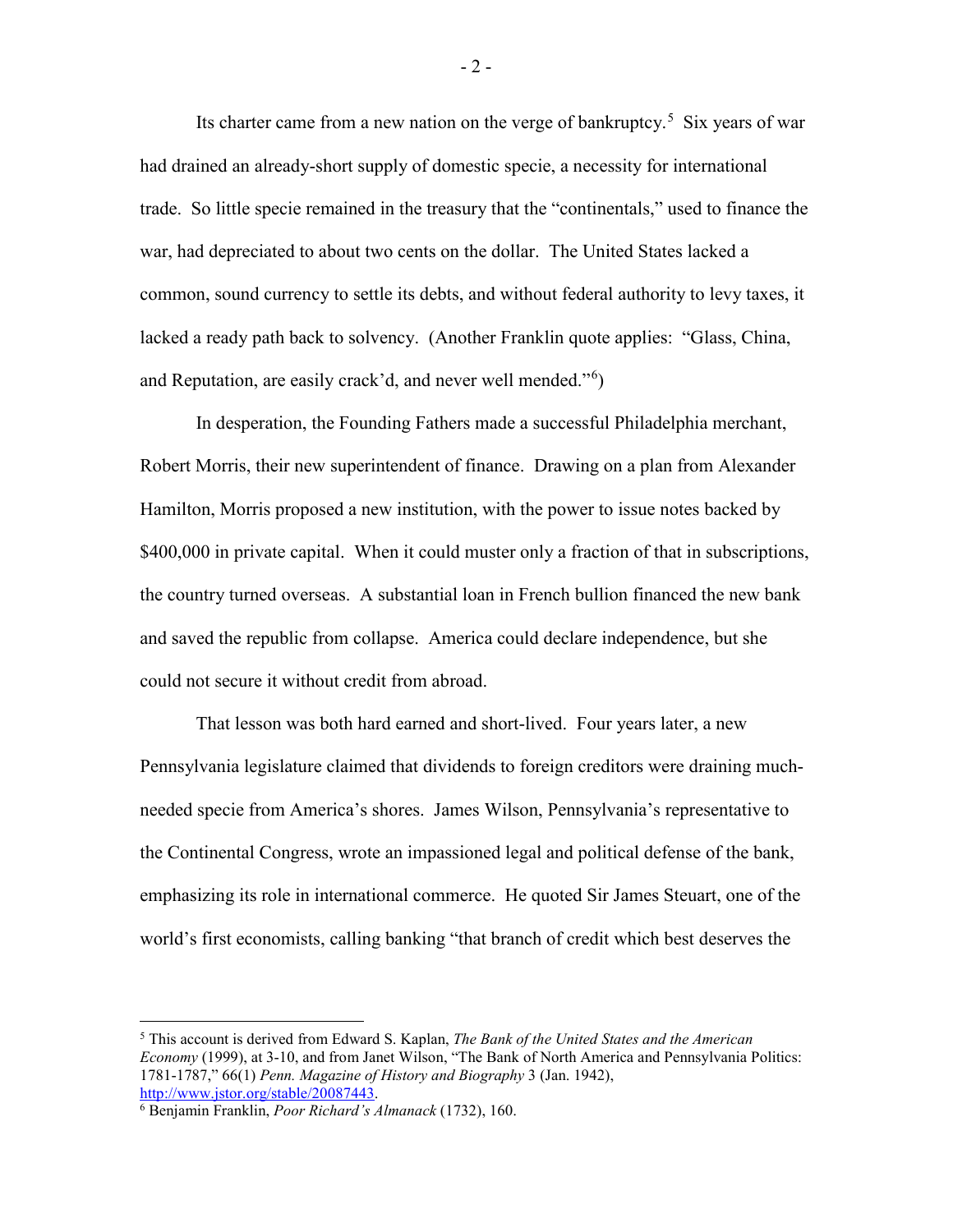attention of a statesman."[7](#page-3-0) It wasn't enough. The charter was repealed—a pattern that would repeat with two more national banks, with even more disruptive results.<sup>[8](#page-3-1)</sup>

International banking is a very different enterprise than two centuries ago, but it still "best deserves the attention of a statesman." Cross-border finance is an essential part of the international economic infrastructure. It is a conduit to direct financial resources to their most efficient use, regardless of national borders. It channels capital to places and projects it could not otherwise reach, fostering innovation, international ties, and the exchange of ideas. At its best, it is also self-sustaining, extending the financial and technical capacity of emerging economies, and expanding their role in the global economy.

America's experience, however, reminds us that the benefits of international banking are not automatic. Cross-border finance is a common good, and like any common good, sustaining it requires collective action from a range of parties.<sup>[9](#page-3-2)</sup> These parties are both public and private, elected and appointed—not just central banks and supervisors, but finance ministries, legislatures, and commercial banking organizations. Each has a distinct mission and a duty to serve a distinct set of stakeholders. When those duties conflict, trust alone cannot sustain cooperation; only a careful configuration that

<span id="page-3-0"></span> 7 James Wilson, *Considerations on the Bank of North-America* (1785) (quoting Sir James Steuart, *An Inquiry into the Principles of Political Oeconomy* [sic]*: Being an Essay on the Science of Domestic Policy in Free Nations, in which are particularly considered Population, Agriculture, Trade, Industry, Money, Coin, Interest, Circulation, Banks, Exchange, Public Credit, and Taxes,"* Vol. 2 (1770), at 358). Supporters also produced more popular literature. In a satire in the *Pennsylvania Gazette*, a critic of the bank complains: "All honest men should support their country, by cheating their creditors: Creditors are the bane of a young country: So here is confusion to them all—a tender-law forever!" Janet Wilson, *supra* not[e 5,](#page-2-2) at 12 quoting *Pennsylvania Gazette* (September 21, 1785).

- 3 -

<span id="page-3-1"></span><sup>8</sup> Unlike its successors, the bank's headquarters no longer stands; it was demolished sometime after 1959. *See* Library of Congress, *supra* note [4.](#page-1-4)

<span id="page-3-2"></span><sup>9</sup> *See* Elinor Ostrom and Oliver E. Williamson, "Beyond Markets and States: Polycentric Governance of Complex Economic Systems," Nobel Prize Lecture delivered at Aula Magna, Stockholm University, Stockholm, Sweden (December 8, 2009)[, https://www.nobelprize.org/prizes/economic](https://www.nobelprize.org/prizes/economic-sciences/2009/ostrom/lecture/)[sciences/2009/ostrom/lecture/.](https://www.nobelprize.org/prizes/economic-sciences/2009/ostrom/lecture/)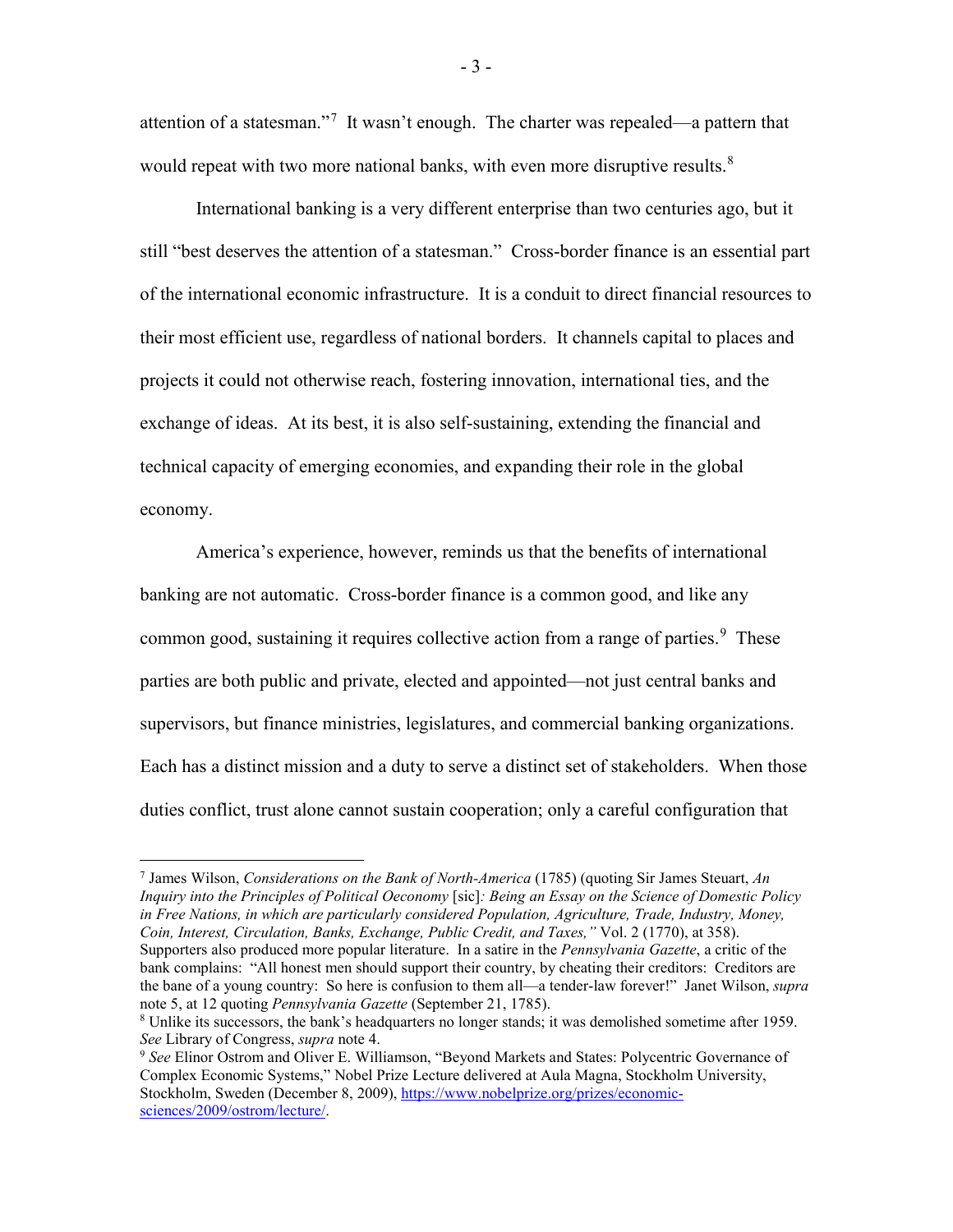recognizes mutual and separate interests can do so. With such a configuration, the crossborder financial system can be open, stable, and safe; without it, the system can become unpredictable and dangerous.

"Ring-fencing" often serves as a catch-all for this dynamic, capturing any and all impediments to the free flow of finance, however and whenever they arise. However, as I have noted previously, that term obscures a distinction that plays a vital role in crossborder finance—between prudently placing a constrained amount of capital and liquidity within jurisdictions and legal entities before a crisis, and competitively seizing capital and liquidity during a crisis. This distinction determines more than just the possibility of an orderly cross-border resolution. Pre-positioning of resources—when properly calibrated—can also provide the certainty that lets cross-border finance occur at all.

Certainty is the critical ingredient in achieving the careful configuration of interests I described. Financial institutions need some certainty about the requirements they face by participating in cross-border activity. Supervisors need some certainty about safety and soundness, not just of the foreign banks they host, but of their domestic banks operating overseas. Creditors and investors need some certainty that a foreign authority won't abrogate their contracts. Elected officials need certainty that their constituents are not unfairly disadvantaged. All these parties—and the public—need some certainty that the resources promised to them won't disappear at the first sign of stress.

Certainty fosters financial stability. It supports clear monitoring and thoughtful planning, by both institutions and their regulators. It signals the clear intention of authorities to cooperate, during normal times and in an emergency. It increases the odds that a cross-border financial institution will keep operating through a crisis. It fosters

- 4 -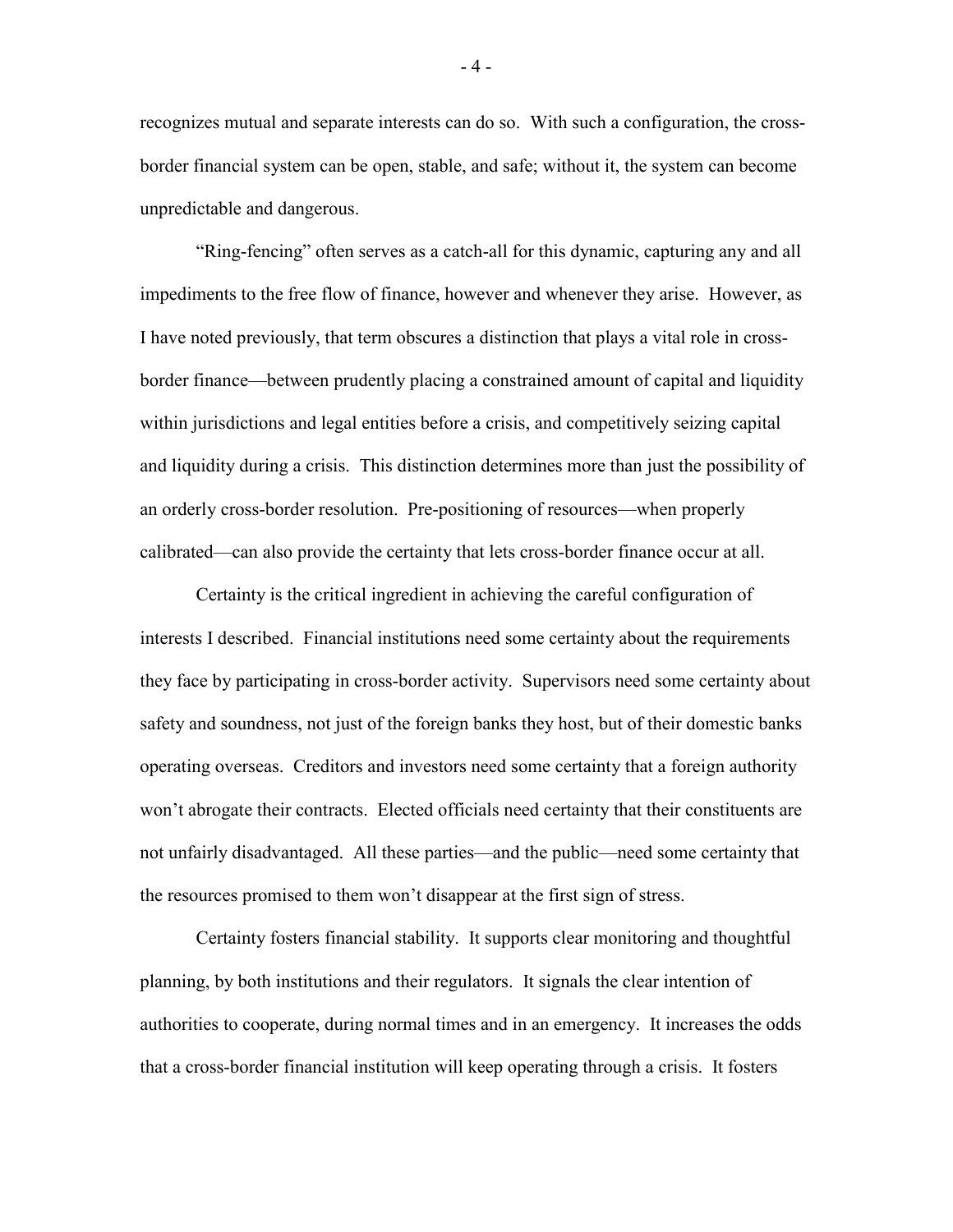more and deeper cross-border financial activity, by decreasing its risks and increasing its benefits, both to participants and to the global economy.

Certainty does require tradeoffs. None of us has perfect foresight. If we pursue certainty to the complete exclusion of any flexibility to respond to future events, we may end up undermining our ultimate goal: maintaining a financial system that is resilient to unexpected shocks.

However, this workshop begins by revisiting the consequences when certainty disappears. These consequences were on full display during the financial crisis—the collapse in cross-border activity, when trust broke down; the rush to secure assets and prioritize domestic claims; the ambiguous relationship between banks' resources and their needs; and the long, halting return to a more integrated financial system. Today's panelists will also revisit the steps that the international community took to address those consequences. The workshop also examines the effect those steps have had on crossborder financial intermediation and the management of global financial institutions. The panelists will provide their views on whether we have achieved the right balance among certainty, the kinds of economic opportunity that cross-border finance promotes, and the flexibility to manage through a future disruption.

This decade-long account is the latest chapter in a much older story, whose moral is clear: in regulating cross-border finance, expectations matter. When capital and liquidity requirements are imposed only at the level of the consolidated institution, they create a good deal of flexibility, but they cannot reassure host supervisors that sufficient resources will truly be available in a time of need. Opaque, vague, and uncertain requirements for pre-positioning and reporting, and lack of clarity on when they may be

- 5 -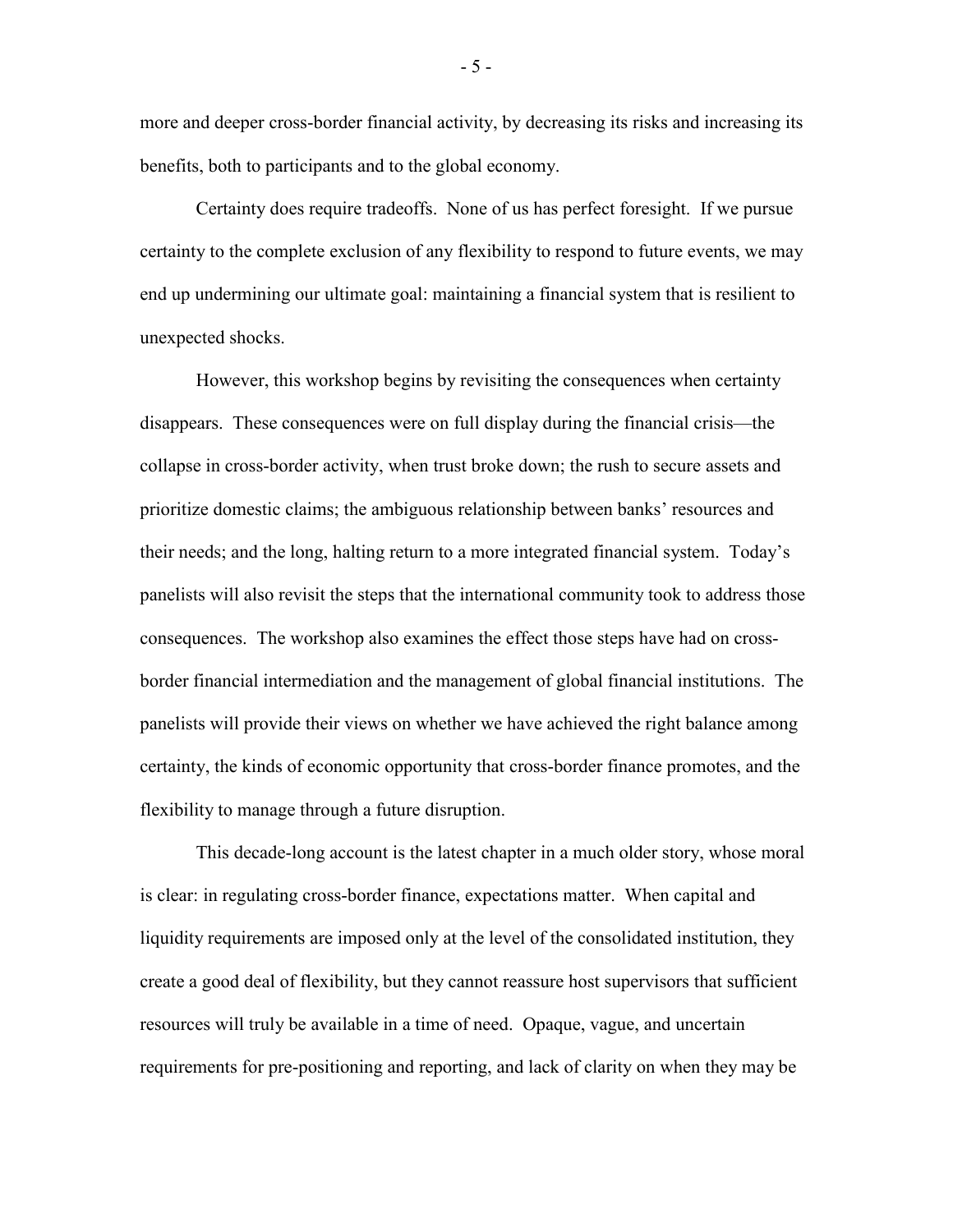imposed, make compliance difficult, costly, and potentially disruptive. Pre-positioning, at levels that go beyond what may be needed in a given jurisdiction in stress, can also create rigidity and limit growth opportunities. The consequence of getting the balance between these considerations wrong is a less integrated and less resilient global financial system.

These details are as complex as they are important, and I commend my FSB colleagues, particularly the ReSG, for exploring them in the context of the too-big-to-fail reforms.[10](#page-6-0) The FSB's work brings together a wide range of experts to better understand the intent, implementation, and effects of our post-crisis work. As with market fragmentation, the broader context of this work matters immensely, including the desired impact of the reforms and their anticipated and unanticipated consequences.

Within the Federal Reserve Board, we are considering similar questions—not only what level of loss-absorbing capacity is appropriate for the material legal entities within a large, cross-border financial institution, but also what tools we and other supervisors use to ensure such capacity exists.

The roles that supervision and regulation play in addressing these issues are important. There are clear advantages to setting liquidity and capital pre-positioning requirements through regulation. Regulation ensures consistency and clarity; provides a conduit for improvement, through public notice and comment; and offers a clear rational basis for any measures imposed. There is also a role for supervision, not just in addressing the particular conditions at a given firm, but in generating and sharing better

<span id="page-6-0"></span> <sup>10</sup> Financial Stability Board, "FSB launches evaluation of too-big-to-fail reforms and invites feedback from stakeholders," news release (May 23, 2019), [https://www.fsb.org/2019/05/fsb-launches-evaluation-of-too](https://www.fsb.org/2019/05/fsb-launches-evaluation-of-too-big-to-fail-reforms-and-invites-feedback-from-stakeholders/)[big-to-fail-reforms-and-invites-feedback-from-stakeholders/.](https://www.fsb.org/2019/05/fsb-launches-evaluation-of-too-big-to-fail-reforms-and-invites-feedback-from-stakeholders/)